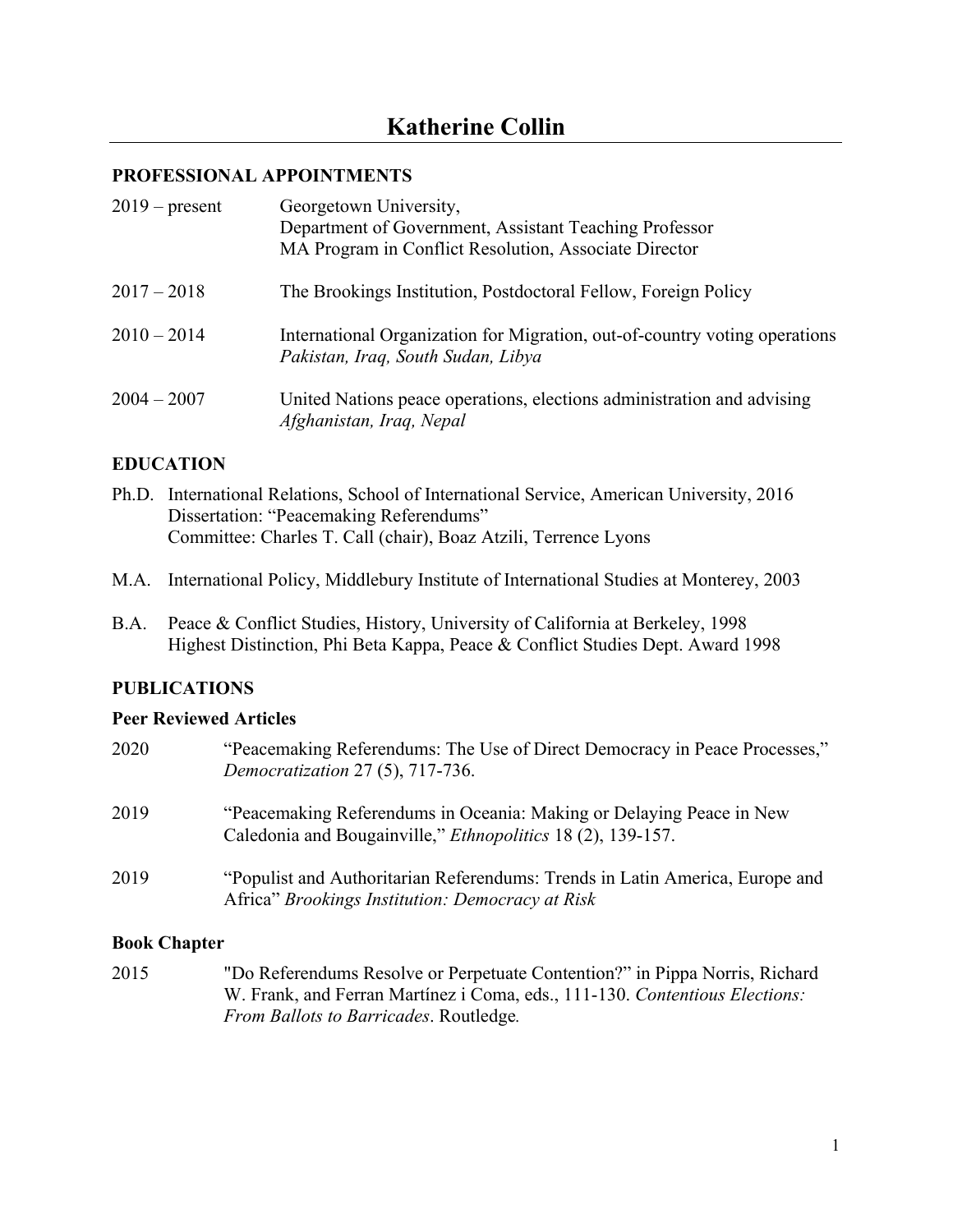# **Working Papers**

"Colombia's Rejected Peacemaking Referendum: a bridge between peacemaking and peacebuilding"

"Peacemaking Referendums in Sudan: South Sudan, Abyei, and Darfur"

# **Policy Publications**

| 2018 | "Lessons and Future Challenges for the United Nations in Conflict Prevention: A<br>Brookings Report," with Charles T. Call and Bruce Jones, The Brookings<br>Institution, July           |
|------|------------------------------------------------------------------------------------------------------------------------------------------------------------------------------------------|
| 2017 | "Strategies for Sub-national Stabilization," with Bruce Jones and Charles T. Call,<br>The Brookings Institution, November                                                                |
| 2015 | "United Nations Policy Brief on Peacebuilding" with Charles T. Call, for the<br>Rising Powers in Peacebuilding project, November                                                         |
| 2010 | UNDP ELECT Project Document, UNDP Afghanistan Office, Kabul, April                                                                                                                       |
| 2009 | "UNDP ELECT Independent Mid-term Evaluation" Report to United Nations<br>Development Programme Afghanistan Office, with Horacio Boneo, Catinca<br>Slavu, and Toks George Coker, December |
| 2006 | "The Unclear Future of Afghanistan's Electoral Commission," Democracy at<br>Large, 3:1, 22-26, January/February                                                                          |
| 2003 | "Refugee Integration and Service Access," Report to United Nations High<br>Commissioner for Refugees Representation in Romania, August                                                   |
| 2019 | <b>Commentary and Other Publications</b><br>"Could there be a second Brexit referendum?" The Washington Post Monkey<br>Cage, March 12                                                    |
| 2018 | "Seven years into the Syrian civil war: Is there a way out?" Lawfare, March 16                                                                                                           |
| 2017 | "The year in failed conflict prevention" Order from Chaos, The Brookings<br>Institution, December 14                                                                                     |
| 2017 | "When Do Referendums Lead to Conflict?" Political Violence at a Glance,<br>November 13                                                                                                   |
| 2017 | "Democratic Weakness and the Secessionist Impulse" Duck of Minerva,<br>November 4                                                                                                        |
| 2017 | "The referendum in Catalonia - explained" Order from Chaos, The Brookings I<br>Institution, September 29                                                                                 |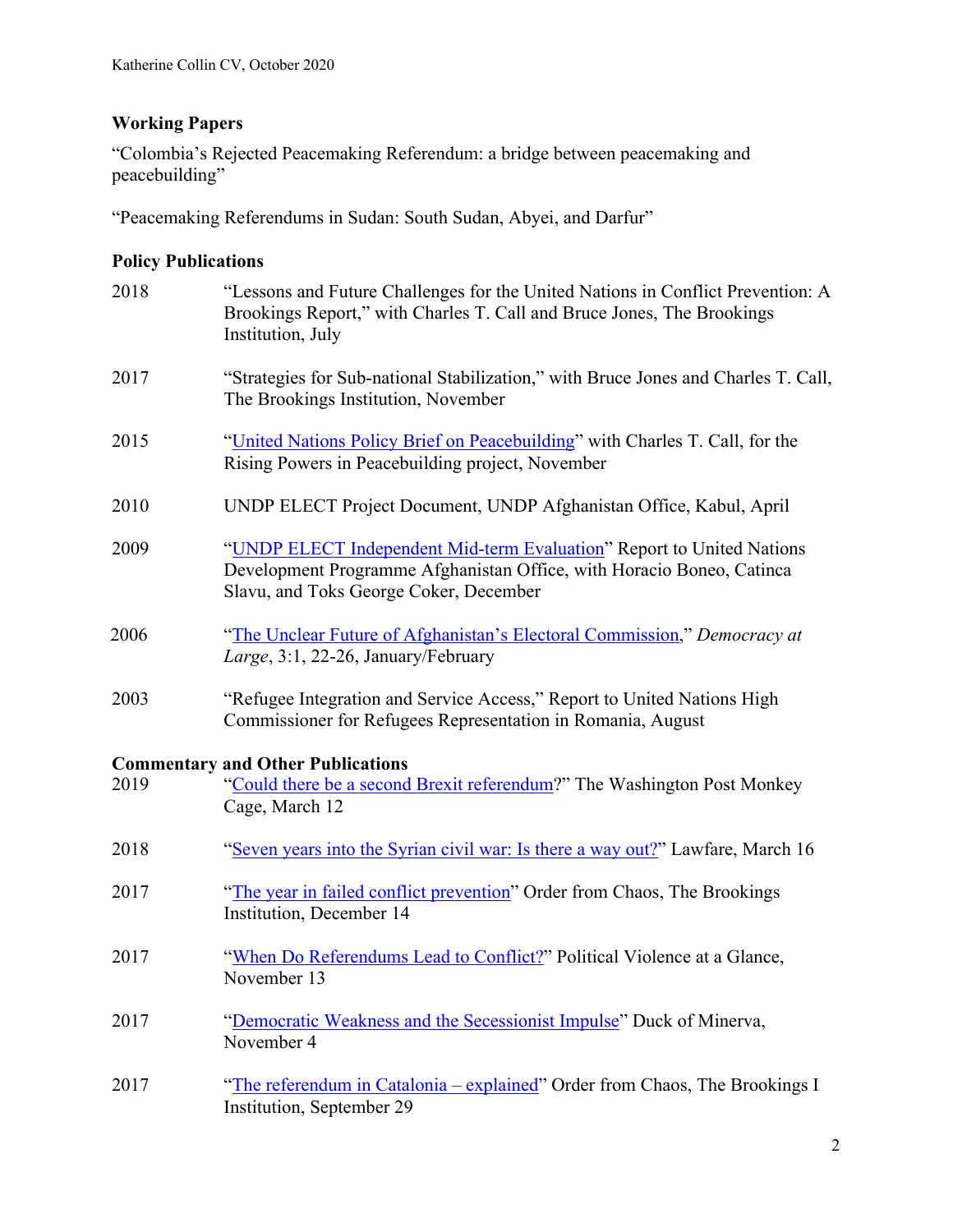| 2017 | "The Kurdish referendum won't deliver independence – here's why it matters<br>anyway" Markaz, The Brookings Institution, September 19            |
|------|--------------------------------------------------------------------------------------------------------------------------------------------------|
| 2017 | "Puerto Rico votes on statehood on Sunday – for the fifth time. Here's what's at<br>stake" The Washington Post Monkey Cage, June 10              |
| 2016 | "Are the people always right?" UK United Nations Association Magazine, winter                                                                    |
| 2016 | "The electoral college badly distorts the vote. And it's going to get worse" The<br>Washington Post Monkey Cage, November 18                     |
| 2016 | "Everything you need to know about election observers and why the U.S. needs<br>them" The Washington Post Monkey Cage, October 28                |
| 2016 | "Why the Colombia peace agreement failed, and what we can expect now" The<br>Washington Post Monkey Cage, October 4                              |
| 2016 | "Sunday, Colombians vote on the historic peace accord with the FARC. Here's<br>what you need to know" The Washington Post Monkey Cage, October 1 |

# **PROFESSIONAL EXPERIENCE**

| 2014          | Libya Out of Country Voting, United States Country Coordinator,<br>Council of Representatives Elections,<br>International Organization for Migration (IOM), Washington DC<br>Responsible for human resources, logistics, public information, training at seven          |
|---------------|-------------------------------------------------------------------------------------------------------------------------------------------------------------------------------------------------------------------------------------------------------------------------|
| 2013          | sites throughout the US<br>Libya Out of Country Voting, United States Country Coordinator,<br>Constitutional Drafting Assembly Elections, IOM, Washington DC<br>Responsible for human resources, logistics, public information, training at five<br>sites around the US |
| 2012          | Libya Out of Country Voting, United States Country Coordinator,<br>General National Council Elections, IOM, Washington DC<br>Responsible for human resources, logistics, public information, training                                                                   |
| $2010 - 2011$ | Southern Sudan Referendum, Out of Country Voting, US Training Officer,<br>IOM, Washington DC: Responsible for training of trainers, human resources,<br>oversite of procedures at eight sites around the US                                                             |
| 2010          | Iraq Parliamentary Out of Country Voting, US Country Adviser,<br>International Foundation for Election Systems (IFES), Washington DC<br>Advised Iraqi electoral team on all aspects of conducting the US vote                                                           |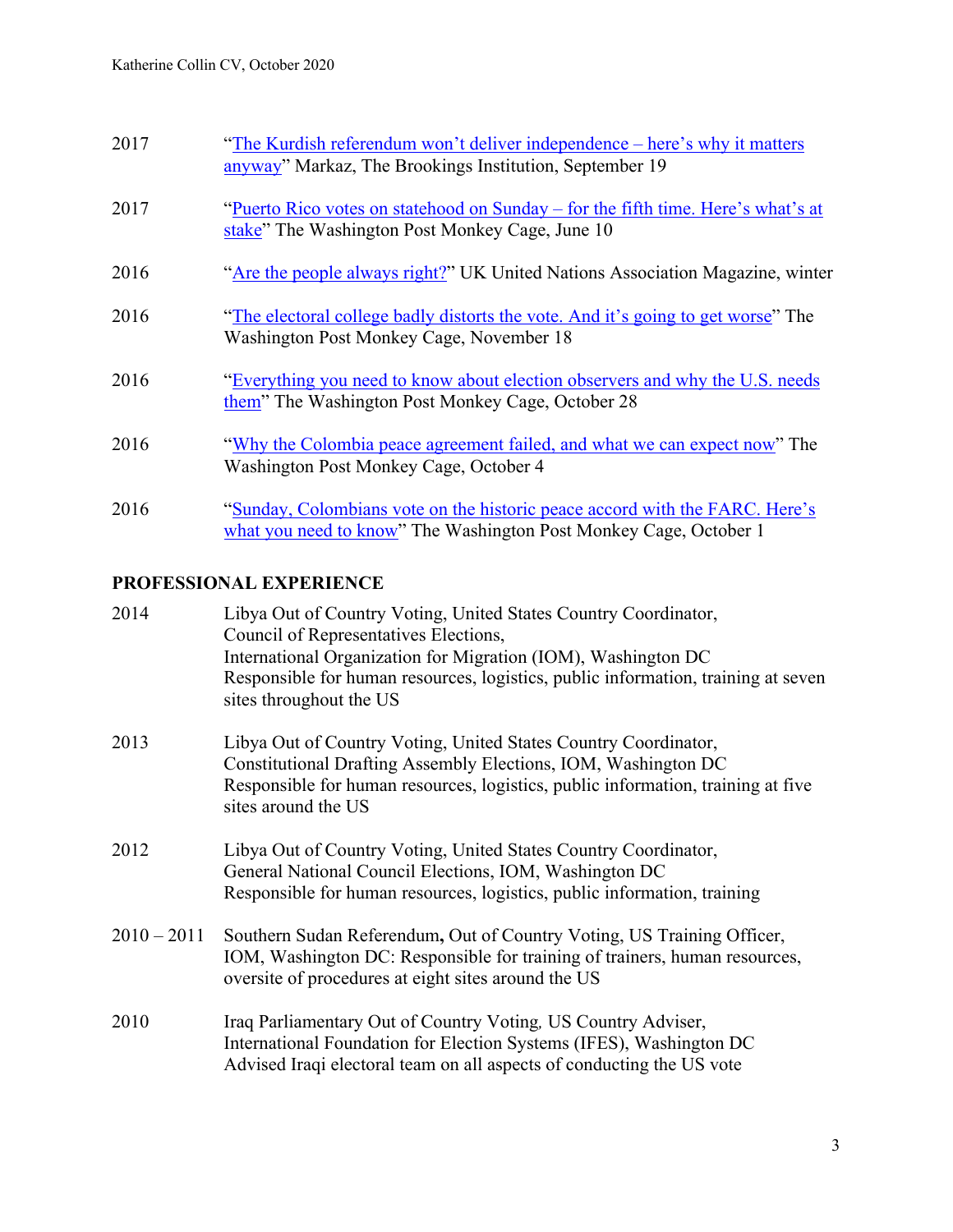| 2007          | Capacity Building Programme Manager, United Nations Development<br>Programme (UNDP) Iraq<br>Designed High Independent Electoral Commission of Iraq capacity building<br>program, including specialized trainings and international exchanges. Organized<br><b>BRIDGE</b> electoral training program                                                                                                                                               |
|---------------|---------------------------------------------------------------------------------------------------------------------------------------------------------------------------------------------------------------------------------------------------------------------------------------------------------------------------------------------------------------------------------------------------------------------------------------------------|
| 2007          | Nepal Constituent Assembly Elections, Training Officer,<br>United Nations Mission in Nepal, Kathmandu, Nepal<br>Advised the Nepali electoral commission in training operations                                                                                                                                                                                                                                                                    |
| 2005          | Afghanistan National Assembly Elections,<br>Head of Training and Capacity Building, United Nations Office of Project<br>Services (UNOPS), Kabul, Afghanistan<br>Responsible for training electoral workers throughout Afghanistan on voter<br>registration, polling, counting; designed and oversaw capacity building program<br>for Afghan election officials; designed and oversaw fraud remediation program<br>during the counting of ballots. |
| $2004 - 2005$ | Iraq Transitional National Assembly Elections, Out of Country Voting,<br>Head of Training, IFES, Amman, Jordan<br>Responsible for management of training department, training of Iraqi polling<br>officials in 13 countries                                                                                                                                                                                                                       |
| 2004          | Afghanistan Presidential Election, Out of Country Voting,<br>Procedures and Training Officer, IOM, Islamabad, Pakistan<br>Responsible for writing procedures, training of trainers, and procedural oversight;<br>led fraud remediation team at the count center in Kabul                                                                                                                                                                          |
| $2003 - 2004$ | Office of Senator Paul Sarbanes<br>Foreign Affairs Research Assistant and Legislative Correspondent                                                                                                                                                                                                                                                                                                                                               |
| 2003          | UN High Commissioner for Refugees (UNHCR), Bucharest, Romania<br>Capacity building with partner organizations, organizational development and<br>fundraising                                                                                                                                                                                                                                                                                      |
| 2000          | Kosovo Civil and Voter Registration, Deputy Regional Records Coordinator,<br>United Nations Mission in Kosovo, Gnjilane, Kosovo<br>Responsible for oversight in establishing six municipal records offices                                                                                                                                                                                                                                        |

## **RESEARCH EXPERIENCE**

- 2018 Conducted a series of elite interviews with peace negotiators, election officials, civil society in Colombia.
- 2013 Conducted a series of elite interviews with peace negotiators, election officials, civil society in Cyprus, East Timor, Indonesia, and South Sudan.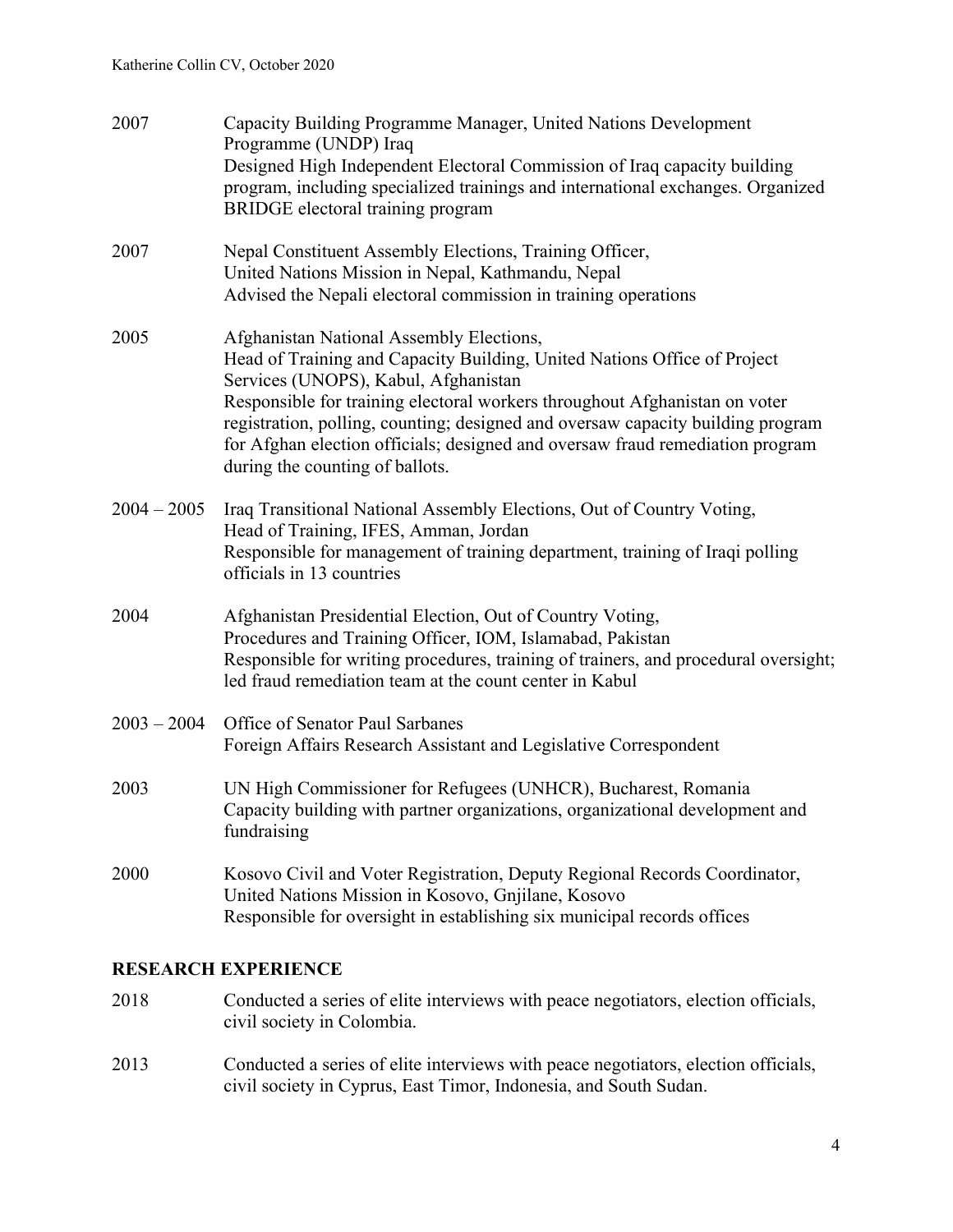- 2009-10 UNDP Afghanistan, Election assistance program evaluation and project document Conducted a series of elite, stakeholder interviews with Afghans and international stakeholders on UNDP's election assistance projects' performance and future requirements.
- 2003 UN High Commissioner for Refugees (UNHCR), Bucharest, Romania Conducted study of refugee access to service and needs across Romania. Designed and carried out a national survey (in Romanian) of individuals with protected status on service access and integration experiences.

### **FELLOWSHIPS AND AWARDS**

| 2018          | Research grant, Brookings Institution                                                    |
|---------------|------------------------------------------------------------------------------------------|
| $2017 - 2018$ | Post-doctoral Fellowship in Foreign Policy, Brookings Institution                        |
| $2013 - 2014$ | Graduate Student Research Grant, Office of the Provost American University               |
| 2013          | PhD Summer Fellowship, School of International Service, American University              |
| 2012          | Graduate Research Award, School of International Service, American University            |
| $2007 - 2011$ | Dean's Fellowship, School of International Service, American University                  |
|               | 2001 – 2003 Merit Scholarship, Middlebury Institute of International Studies at Monterey |

# **INVITED TALKS**

| 2018 | "Peacemaking Referendums: Risk Mitigation Strategies for Practitioners" June 7,<br>United Nations Electoral Assistance Division, New York NY                                                                                                                                         |
|------|--------------------------------------------------------------------------------------------------------------------------------------------------------------------------------------------------------------------------------------------------------------------------------------|
| 2018 | "The Iraqi Kurdish Referendum and Its Implications" New Approaches to<br>Research in the Eastern Mediterranean, Elliot School of International Affairs,<br>George Washington University, Washington DC, February 7                                                                   |
| 2017 | "Peacemaking Referendums: Mechanisms for Ratification and Implementation of<br>Peace Agreements" The challenges of mediation in contemporary war-to-peace<br>transitions, University of Birmingham's Institute for Conflict, Cooperation and<br>Security, Birmingham UK, February 10 |
| 2016 | "Peacemaking Referendums and Territorial Change" Territory and Ethnic<br>Conflict Workshop, Queen's University Laboratory on Ethnic Conflict Research,<br>Kingston, Ontario CA, November 18                                                                                          |
| 2015 | "Peacemaking Referendums: East Timor and the Iraqi Disputed Territories"<br>Political Violence Research Workshop, December 15                                                                                                                                                        |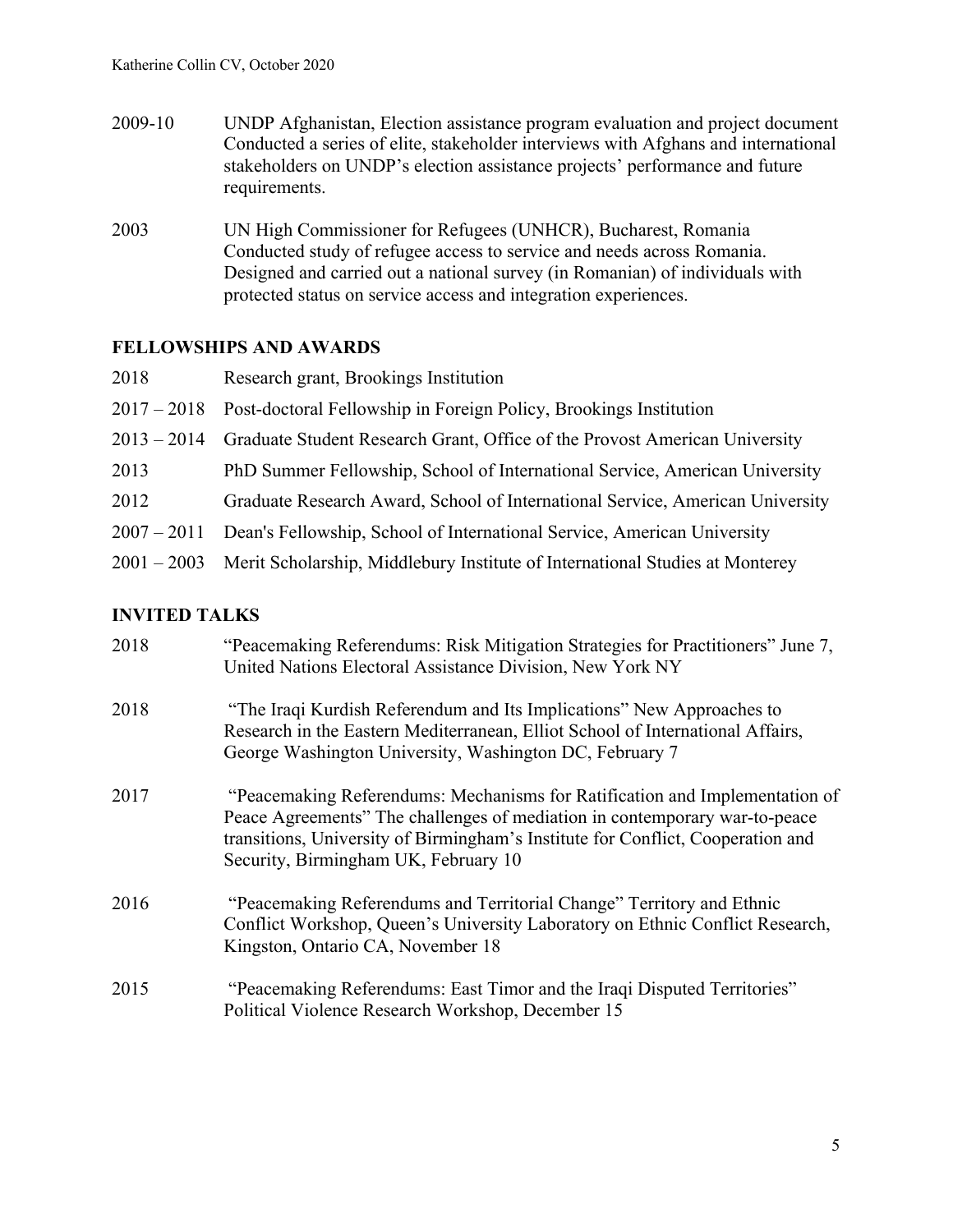# **CONFERENCE PRESENTATIONS**

### **Panels Organized**

| 2019 | "Referendums: Peace, Conflict and Contention" International Studies<br>Association, Toronto CA, March 2019 (scheduled)               |
|------|--------------------------------------------------------------------------------------------------------------------------------------|
| 2015 | "From Ukraine to Scotland: Referendums in Comparative Perspective"<br>International Studies Association, New Orleans LA, February 19 |

# **Papers Presented**

| 2019 | "Populist and Authoritarian Referendums," American Political Science<br>Association, Washington DC, August 30                                                           |
|------|-------------------------------------------------------------------------------------------------------------------------------------------------------------------------|
| 2019 | "Colombia's Peacemaking Referendum: Contributions to peace without a vote for<br>peace" International Studies Association, Toronto CA, March 27                         |
| 2019 | "Peacebuilding Referendums: The impact of referendums on the implementation<br>of peace agreements" International Studies Association, Toronto CA, March 27             |
| 2018 | "Peacemaking Referendums in Sudan" International Studies Association, San<br>Francisco, CA, April 4                                                                     |
| 2018 | "Populist Referendums" International Studies Association, San Francisco, CA,<br>April 6                                                                                 |
| 2017 | "Peacemaking Referendums in the South Pacific: New Caledonia and<br>Bougainville" International Studies Association, Baltimore MD, February 25                          |
| 2016 | "Peacemaking Referendums and New States: Upcoming Votes in Bougainville<br>and New Caledonia" International Studies Association, Northeast, Baltimore MD,<br>November 5 |
| 2015 | "Sovereignty Referendums: Linking Legitimacy to Process Inclusion"<br>International Studies Association, New Orleans, LA, February 19                                   |
| 2013 | "Peacemaking Referendums: Building Consensus for State Transformation"<br>American Political Studies Association/Electoral Integrity Project, Chicago IL<br>August 13   |
| 2013 | "Peacemaking Referendums" International Studies Association, San Francisco,<br>CA, April 5                                                                              |

# **CAMPUS TALKS**

2018 "Referendums: Peacemaking, State-making and War-making" Brookings Institution Work-in-Progress, April 19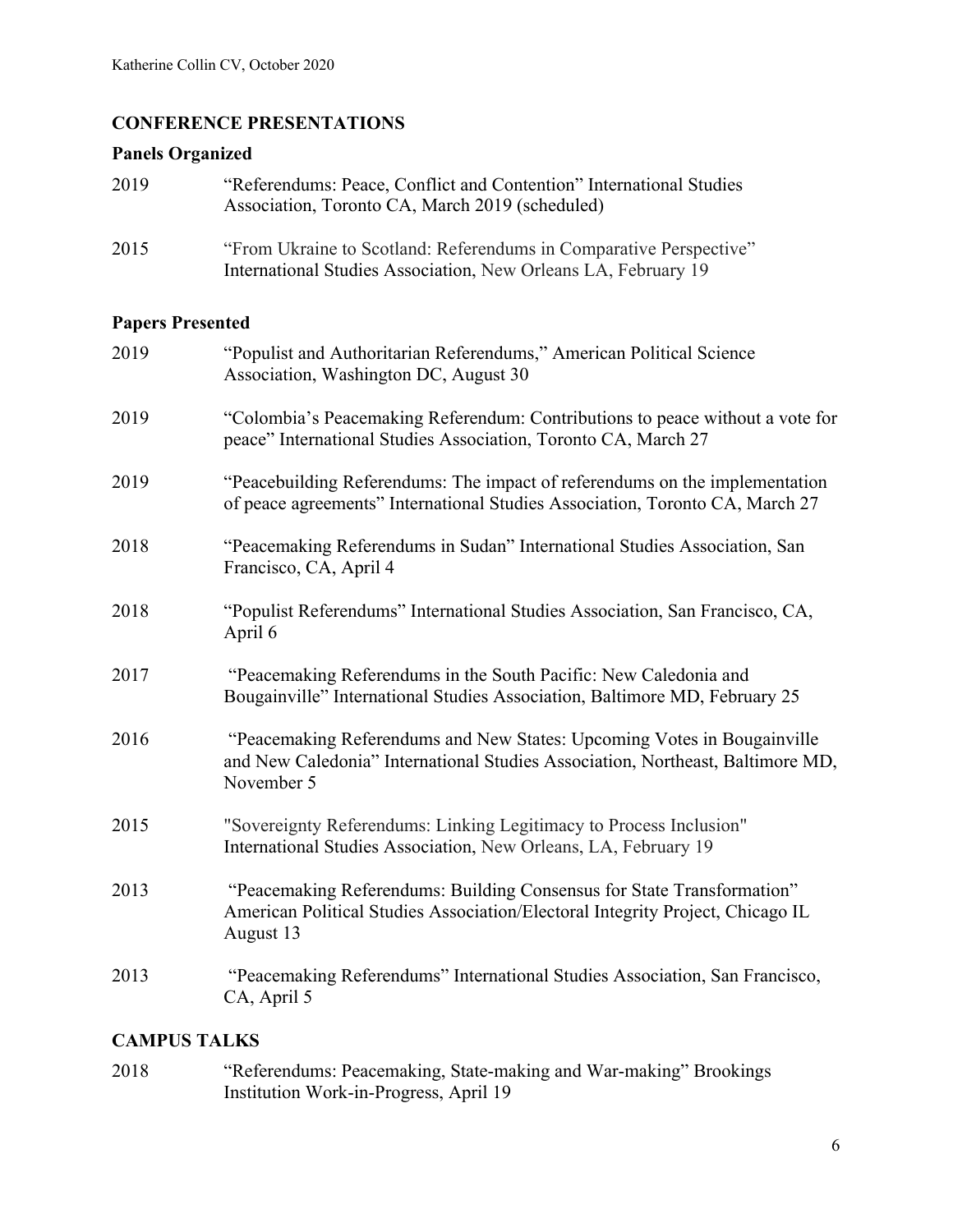| 2014 | "Referendums and Peace: Building Consensus for State Transformation" School<br>of International Service Ph.D. Colloquium, April 23 |
|------|------------------------------------------------------------------------------------------------------------------------------------|
| 2013 | "Theory of Peacemaking Referendums" School of International Service Ph.D.<br>Colloquium, February 6                                |
| 2012 | Libya's National Assembly Elections, American University, June 27                                                                  |

### **TEACHING**

#### **Georgetown University, Department of Government**

Human Rights and Conflict Resolution (fall 2019) Human Security (fall 2019, 2020) Intergroup Relations (spring 2020) Intersections, Summer Field Fellowship (summer 2020) Practicum I (fall 2020) Practicum II (fall 2020, spring 2021) Peace Agreements (spring 2021)

#### **American University, School of International Service On-line Masters' Program, Co-Instructor**

Causes of War, online MA (fall 2018, summer 2019) Global Governance, online MA (fall 2018, spring & summer 2019, spring 2020) Conflict Analysis and Prevention, online MA, (spring, summer, fall 2017; spring & summer 2019, spring 2020)

#### **George Washington University, Elliott School of International Affairs**

Introduction to Conflict Resolution (fall 2018,)

#### **American University, School of International Service, Sole Instructor**

International Relations of Africa (spring 2014, 2015)

#### **SERVICE**

|      | 2015 – 2020 Committee chair, master's theses, Faculty advisor and second reader for<br>undergraduate capstone project, graduate research projects;    |
|------|-------------------------------------------------------------------------------------------------------------------------------------------------------|
|      | 2010, 2011, 2012, Workshop leader: Election Observation Methods Election Management<br>Institute: Center for Democracy and Election Management (CDEM) |
| 2009 | CDEM, Study Tour Leader, for GCC election officials of the 2009 Indonesian<br>presidential election, Jakarta, Indonesia                               |
|      | 2006 – 2007 American-Romanian Partnership for Gender Equality, board member                                                                           |